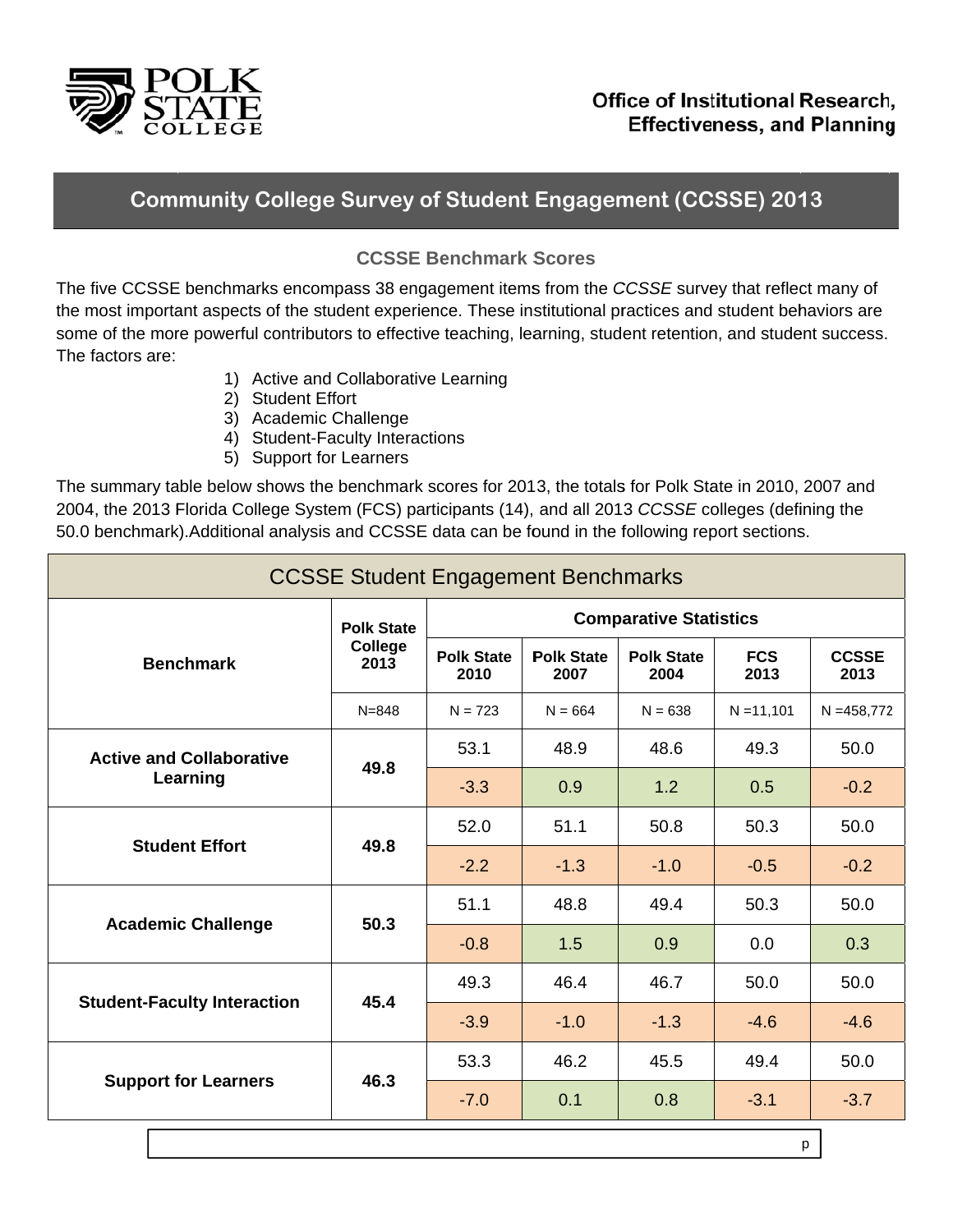

## **2013 3 Deciles R Report - M ain Survey y**

Pol High k State Co hlighted are llege score eas indicate s across de e the decile eciles estab e clusters o blished for C ur student CCSSE Be ratings are enchmarks. falling into .

|                                            | <b>Deciles</b> |      |      |      |      |      |      |      |      |      |      |
|--------------------------------------------|----------------|------|------|------|------|------|------|------|------|------|------|
| <b>Benchmark</b>                           | 0%             | 10%  | 20%  | 30%  | 40%  | 50%  | 60%  | 70%  | 80%  | 90%  | 100% |
| 2013 Cohort                                |                |      |      |      |      |      |      |      |      |      |      |
| Active & Collaborative Learning            | 39.9           | 45.6 | 47   | 47.8 | 48.7 | 49.7 | 50.5 | 51.9 | 53.2 | 55.9 | 85.5 |
| <b>Student Effort</b>                      | 37             | 45.9 | 47.1 | 48   | 49   | 49.9 | 50.9 | 52.1 | 53.3 | 55.1 | 81.7 |
| Academic Challenge                         | 38.9           | 45.7 | 47.1 | 48.3 | 49.1 | 50   | 50.7 | 51.6 | 52.5 | 54.1 | 69.4 |
| <b>Student-Faculty Interaction</b>         | 39.6           | 46.3 | 47.5 | 48.5 | 49.2 | 50   | 50.9 | 51.8 | 53.5 | 55.5 | 75   |
| <b>Support for Learners</b>                | 39.8           | 45.5 | 47   | 48.1 | 49.1 | 50   | 51   | 52.1 | 53.7 | 56.2 | 73   |
| <b>Large Colleges</b>                      |                |      |      |      |      |      |      |      |      |      |      |
| <b>Active &amp; Collaborative Learning</b> | 42.8           | 45.7 | 46.8 | 47.5 | 48.1 | 48.9 | 49.4 | 50.2 | 51.3 | 53.1 | 68.8 |
| <b>Student Effort</b>                      | 40.9           | 45.9 | 46.7 | 47.5 | 48.1 | 49   | 49.8 | 50.9 | 52.2 | 53.4 | 60.9 |
| Academic Challenge                         | 44             | 46.5 | 47.7 | 48.5 | 49.2 | 49.9 | 50.3 | 50.9 | 51.6 | 52.9 | 58.6 |
| <b>Student-Faculty Interaction</b>         | 41.1           | 45.8 | 46.8 | 47.4 | 48.3 | 48.9 | 49.7 | 50.3 | 51.3 | 53.4 | 58   |
| <b>Support for Learners</b>                | 41.6           | 45   | 46.2 | 47.3 | 48.3 | 48.9 | 49.8 | 50.6 | 51.9 | 52.7 | 62.2 |
| <b>Rural Colleges</b>                      |                |      |      |      |      |      |      |      |      |      |      |
| <b>Active &amp; Collaborative Learning</b> | 39.9           | 45.4 | 47.1 | 48   | 49.1 | 49.9 | 50.8 | 51.9 | 53.3 | 56   | 68.8 |
| <b>Student Effort</b>                      | 37             | 45.9 | 47.1 | 48   | 49.2 | 50.1 | 51   | 52.2 | 53.5 | 55   | 65.9 |
| Academic Challenge                         | 38.9           | 45.4 | 46.9 | 47.7 | 48.8 | 49.8 | 50.6 | 51.6 | 52.4 | 53.7 | 61   |
| <b>Student-Faculty Interaction</b>         | 42.6           | 46.8 | 48.1 | 49   | 49.9 | 50.7 | 51.7 | 52.9 | 54.2 | 55.9 | 64.6 |
| <b>Support for Learners</b>                | 42             | 45.9 | 47.5 | 48.5 | 49.5 | 50.5 | 51.5 | 52.8 | 54.5 | 57.3 | 73   |
| <b>Full-Time Students</b>                  |                |      |      |      |      |      |      |      |      |      |      |
| <b>Active &amp; Collaborative Learning</b> | 45.6           | 50.5 | 51.9 | 53.1 | 54   | 54.9 | 56   | 57.3 | 58.9 | 61.4 | 88.3 |
| <b>Student Effort</b>                      | 37             | 49.7 | 51.3 | 52.4 | 53.6 | 54.4 | 55.4 | 56.6 | 58   | 60.1 | 85.5 |
| Academic Challenge                         | 42.3           | 50.8 | 52   | 53.1 | 54.1 | 55   | 55.9 | 56.7 | 57.8 | 59.3 | 74.6 |
| <b>Student-Faculty Interaction</b>         | 45             | 50.7 | 52.1 | 53.1 | 54   | 54.8 | 55.6 | 56.6 | 58   | 60   | 77.1 |
| <b>Support for Learners</b>                | 36.1           | 47.6 | 49.4 | 50.6 | 51.7 | 52.5 | 53.5 | 55   | 56.6 | 59.3 | 73.8 |
| <b>Part-Time Students</b>                  |                |      |      |      |      |      |      |      |      |      |      |
| Active & Collaborative Learning            | 33.6           | 41.4 | 42.9 | 44   | 44.8 | 45.8 | 46.8 | 47.9 | 49.6 | 51.6 | 83.7 |
| <b>Student Effort</b>                      | 31             | 41.9 | 43.6 | 44.8 | 45.8 | 46.8 | 47.9 | 48.7 | 50.1 | 52   | 79.2 |
| Academic Challenge                         | 30.3           | 41.6 | 43.1 | 44.5 | 45.4 | 46.3 | 47.1 | 48   | 49.1 | 51.1 | 69.1 |
| Student-Faculty Interaction                | 36.7           | 42.6 | 43.8 | 44.7 | 45.7 | 46.6 | 47.4 | 48.5 | 49.9 | 52.5 | 73.5 |
| Support for Learners                       | 31.6           | 43.1 | 44.7 | 46.1 | 47   | 48   | 49.1 | 50.3 | 51.9 | 54   | 75.4 |